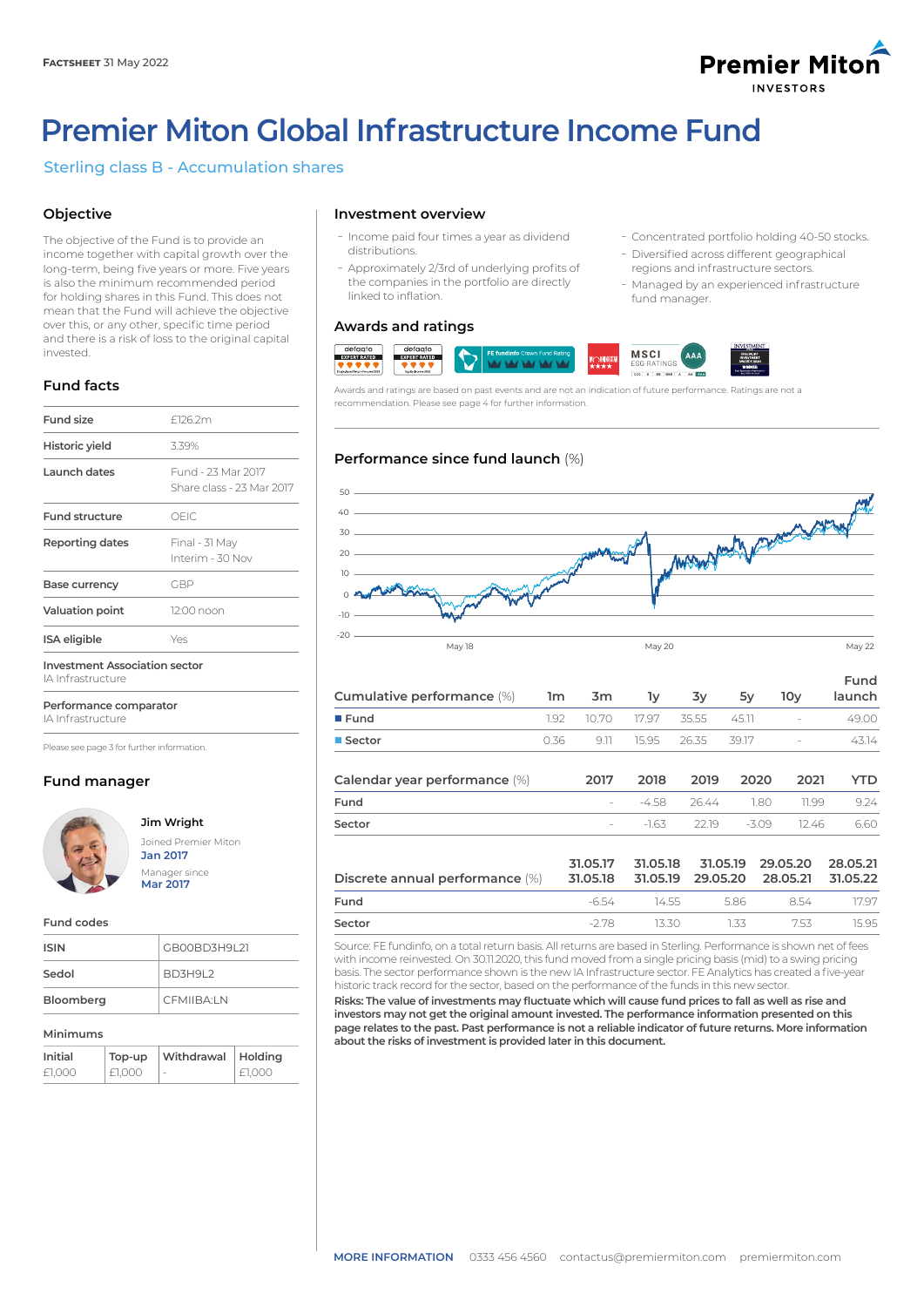# **Portfolio breakdown**

| Top 10 holdings (%)                                 |                |
|-----------------------------------------------------|----------------|
| $\blacksquare$ Top 10 holdings<br>Rest of portfolio | 38.7%<br>61.4% |
| Enbridge                                            | 6.3            |
| Atlantica Sustainable Infrastructure                | 4.6            |
| NextEra Energy Partners                             | $-4.1$         |
| AltaGas                                             | 3.8            |
| KDDI                                                | 3.5            |

Enterprise Products Partners 3.5 Xcel Energy 3.4 American Tower 3.3 Power Assets Holdings 3.2 Getlink 3.0



| Electricity Utilities               | 28.7 |
|-------------------------------------|------|
| Oil & Gas Pipelines and Storage     | 15.5 |
| $\blacksquare$ Renewable Generation | 13.7 |
| ■ Telecoms Network Operators        | 13.2 |
| ■ Telecom Towers                    | 9.3  |
| $\blacksquare$ Railroads            | 7.0  |
| $\blacksquare$ Gas Utilities        | 6.1  |
| <b>Bus and Coach Operators</b>      | 27   |
| ■ Cash & equivalent                 | 1.7  |
| ■ Water Utilities                   | 1.1  |
| Airports and Toll Roads             | 0.9  |
|                                     |      |



| ∎∪s                      | 36.2   |
|--------------------------|--------|
| $\blacksquare$ Canada    | 15.4   |
| ■ UK                     | 12.3   |
| Germany                  | 8.4    |
| Spain                    | 5.5    |
| ■ Japan                  | 4.8    |
| $\blacksquare$ Italy     | 4.5    |
| France                   | $-4.1$ |
| $\blacksquare$ Hong Kong | 3.2    |
| ■ Cash & equivalent      | 1.7    |
| Australia                | 1.2    |
| Indonesia                | 1.0    |
| ∎ Denmark                | 0.8    |
| $\blacksquare$ China     | 0.5    |
| $\blacksquare$ Malaysia  | 0.4    |

# **Charges**

| Ongoing charges figure (OCF) | 0.96% |
|------------------------------|-------|
| as at 30.11.2021             |       |

The OCF is based on the last year's expenses and may vary from year to year. It excludes the costs of buying or selling assets for the fund (unless these assets are shares of another fund). The OCF includes the annual management charge. Transaction charges will also apply. Please refer to the [total costs &](https://corporate-premiermiton.huguenots.co.uk///srp///documents-id///cc3181fa-6363-43b1-9473-69468f7d177b///Totalcostsandcharges.pdf)  [charges document](https://corporate-premiermiton.huguenots.co.uk///srp///documents-id///cc3181fa-6363-43b1-9473-69468f7d177b///Totalcostsandcharges.pdf) for more information.

| Initial charge       | 0.00% |
|----------------------|-------|
| $\sim$ $\sim$ $\sim$ |       |

# **Charges are taken from capital**

As the objective of the fund is to treat the generation of income as either an equal or higher priority than capital growth, the fund's charges will be taken from capital instead of income. This may result in higher levels of income payments but could result in capital erosion or constrain capital growth.

# **Income**

| Historic yield                                                                                                                                                                                   | 339%                           |
|--------------------------------------------------------------------------------------------------------------------------------------------------------------------------------------------------|--------------------------------|
| The historic yield reflects the distributions<br>declared over the past twelve months as a<br>percentage of the share prices of the funds.<br>The yield is not guaranteed and will<br>fluctuate. |                                |
| Payment frequency                                                                                                                                                                                | Ouarterly                      |
| Payment dates                                                                                                                                                                                    | 30 Apr, 31 Jul, 31 Oct, 31 Jan |
|                                                                                                                                                                                                  |                                |

**Ex dividend dates** 1 Mar, 1 Jun, 1 Sep, 1 Dec

# **Income distribution** (pence per share)

Total income distributions in each of the fund's last 5 financial years.



**can go down and up and is not guaranteed**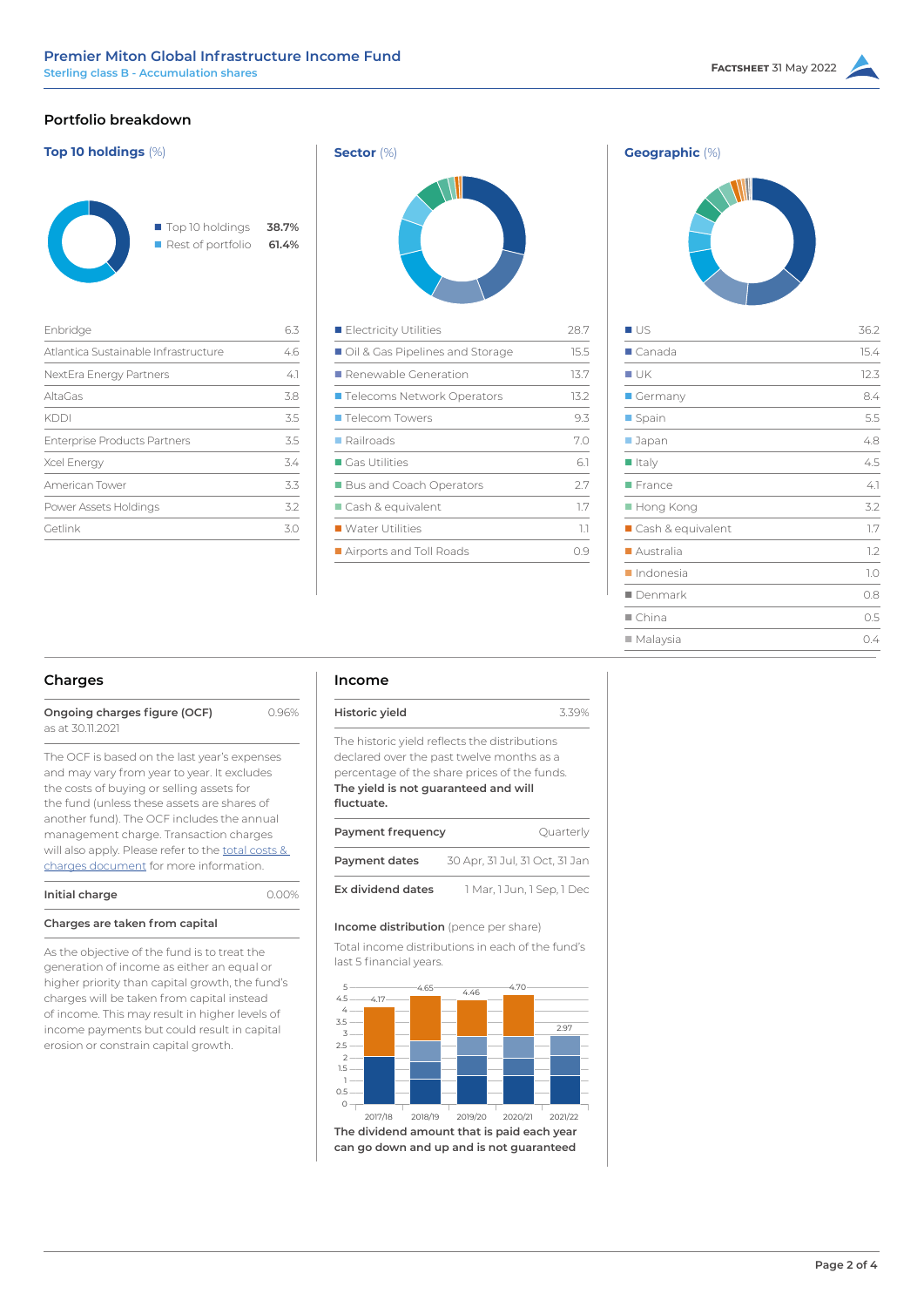